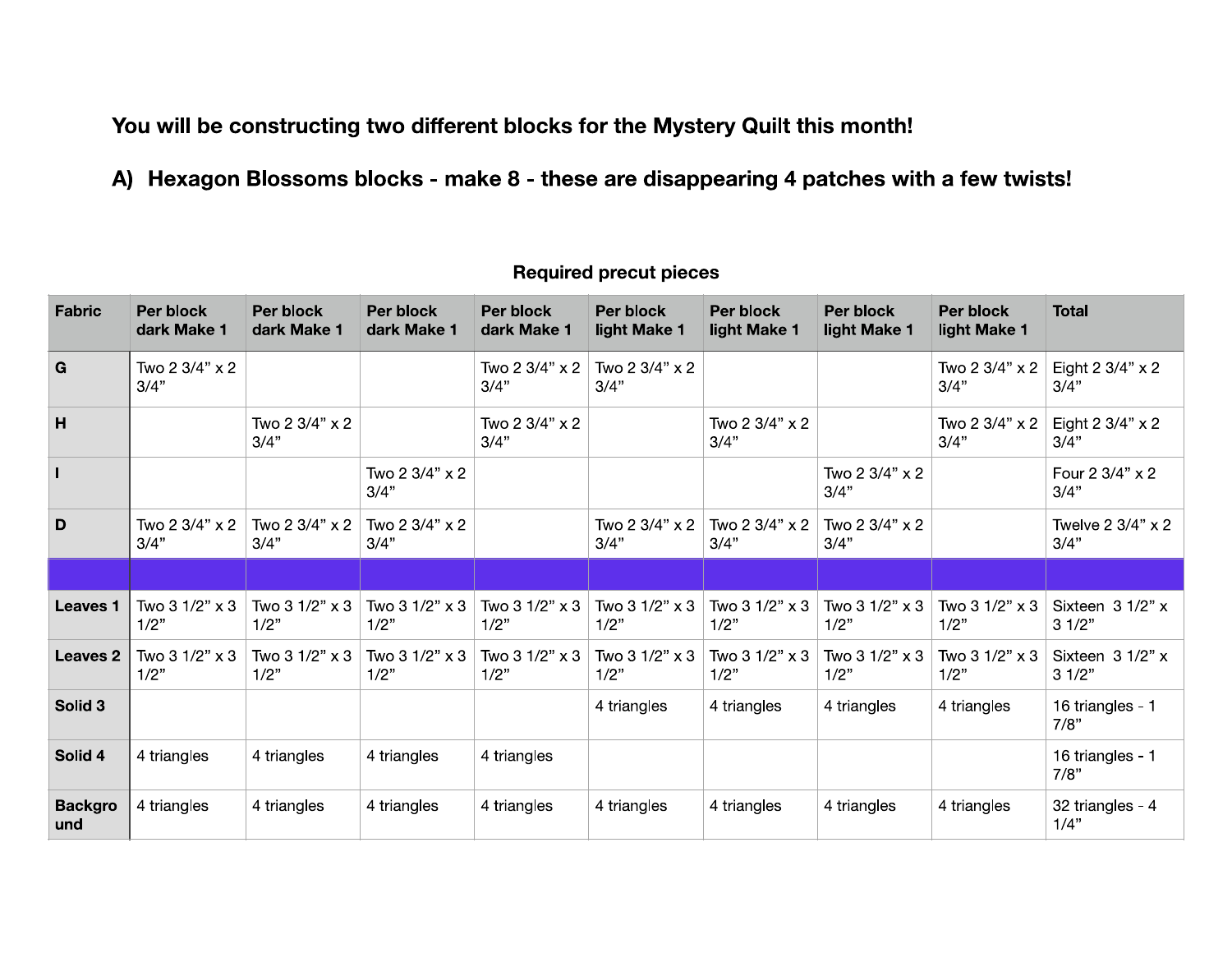- 1) Sew a four patch with 2 of each of the leaves fabrics, you will need 8 total of these 4 patch blocks.
- 2) Cut 4 lines 1/2" from the center.

3) Remove the 4 leave squares, save for the mosaic block.

4) Add the four 2 3/4" squares of fabrics per the chart and rotate the center 1" square a quarter turn.

5) Sew together like a 9 patch. Press top and bottom rows out, press middle row in.